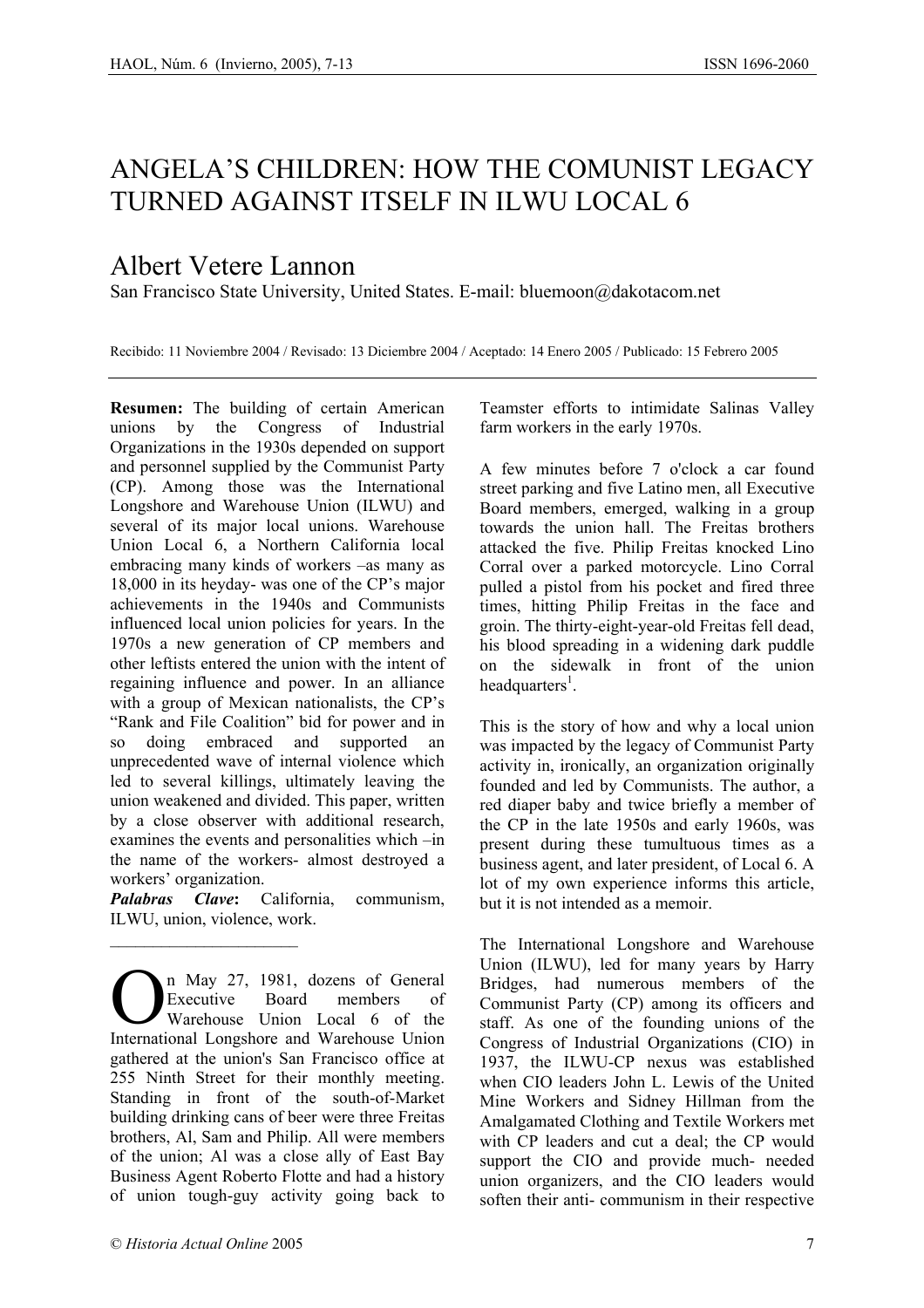unions<sup>2</sup>. Organizing of Warehouse Union Local 6 began in the sheds across San Francisco's Embarcadero and soon spread to warehouses and factories throughout the Bay Area. What was termed "the march inland" grew the union to some 19,000 members by  $1945^3$ .

Some leftist union organizers drifted away from the CP; others left when the 1947 Taft-Hartley Act's anti-communist clause forced a choice between their union or their party<sup>4</sup>. Even after Taft-Hartley, the Party sent its emissaries to carry the party line to sympathetic sections of the labor movement, including the  $ILWU<sup>5</sup>$ . As the years wore on the CP's role in the affairs of Warehouse Union Local 6, the largest mainland local of the ILWU, with division offices in San Francisco, Oakland, Crockett, Stockton, San Jose, and, later, Salinas, diminished. By the 1960s Party members were relegated to an aging caucus which met to discuss ways to influence the union's direction<sup>6</sup>. The union, far reduced in membership from its post-war peak, continued to take political positions generally favored by the CP, including opposition to the escalating war in Vietnam and strong support for the civil rights movement. Eventually an open CP member, Joseph Figueirdo, was elected as Business Agent in the San Francisco division.

In the mid-1970s the Communist Party received an infusion of new members with new energy, often fueled by the Black Power movement. In Los Angeles a "Che-Lumumba Club," named for dead revolutionary heroes Ernesto "Che" Guevara and Patrice Lumumba, was established by the Party, working closely with the Black Panther Party and the Black Student Alliance<sup>7</sup>. Leaders in the Che-Lumumba Club included the CP's militant new star Angela Davis, Franklin Alexander, Victoria Mercado, Rodney Barnette, and "Taboo," James Ellis Johnson<sup>8</sup>. While Davis was acquitted of charges linking her to the failed but deadly attempt to free "Soledad Brother" George Jackson from a Marin County courthouse, members of the Che-Lumumba Club of the Communist Party were no strangers to guns<sup>9</sup>. The romance of revolution inspired new converts to the communist cause, and the cause saw the working class as the instrument of revolution. The working class, in the Leninist canon, needed the Communist Party to lead it.

Angela Davis's trial brought members of the Che-Lumumba Club to the San Francisco Bay Area, and somewhere along the line a decision was made to infiltrate Warehouse Union Local

6, long a haven for persecuted Reds of the McCarthy Era who couldn't find other employment, including the author's father. Taking advantage of the union's open hiring hall policy and sympathy to left causes, the young Communists, joined by local red diaper babies, sat quietly in the hall waiting for a job, assisted by the Party's lone union official, Joe Figueiredo. In short order Alexander, Mercado, Barnette and Johnson, along with other CP members and sympathizers, were working in warehouses and factories under contract with Local 6. Alexander's wife, Kendra, emerged as one of the CP's top leaders in Northern California. The CP was not the only organization seeking to lead the working class of Local 6 to socialist revolution. At one point in the mid-1970s Marxist-Leninist groups with active caucuses in the union included the Progressive Labor Party, the Revolutionary Communist Party, the October League, the Militant Caucus of the Trotskyist Spartacist League, the Rebel Worker Caucus of the League for Revolutionary Socialism, Line of March, and *Venceremos!*, advocates of immediate armed revolution<sup>10</sup>. While most of these grouplets were oppositional and sought mainly to discomfit the union leadership, the CP sought to build a broad- based alliance that could, and would, vie for leadership of the organization.

In the face of declining union activity among the general membership, Party activists quickly established themselves as union stewards and became vocal at union meetings. They sought alliances that would give them credibility, offering support especially to African Americans and Latinos who sought elective office in the union. Their general lack of experience in the labor movement, however, made for sometimes misguided appeals which found Joe Figueiredo more than once apologizing for them to other union officials. His often-repeated excuse was, "They don't understand, they're from the community, they don't understand"<sup>11</sup>. Figueiredo was silent, however, when Alexander or Mercado launched into drunken tirades against the officialdom at union meetings.

A Party-sponsored "Rank and File Action Conference" in Oakland in December, 1970, following a national conference, set the stage for the direction the Party activists would follow.<sup>12</sup> Local 6 CP members organized a Rank and File Coalition with other leftists, including those who were often ideological opponents of the CP, like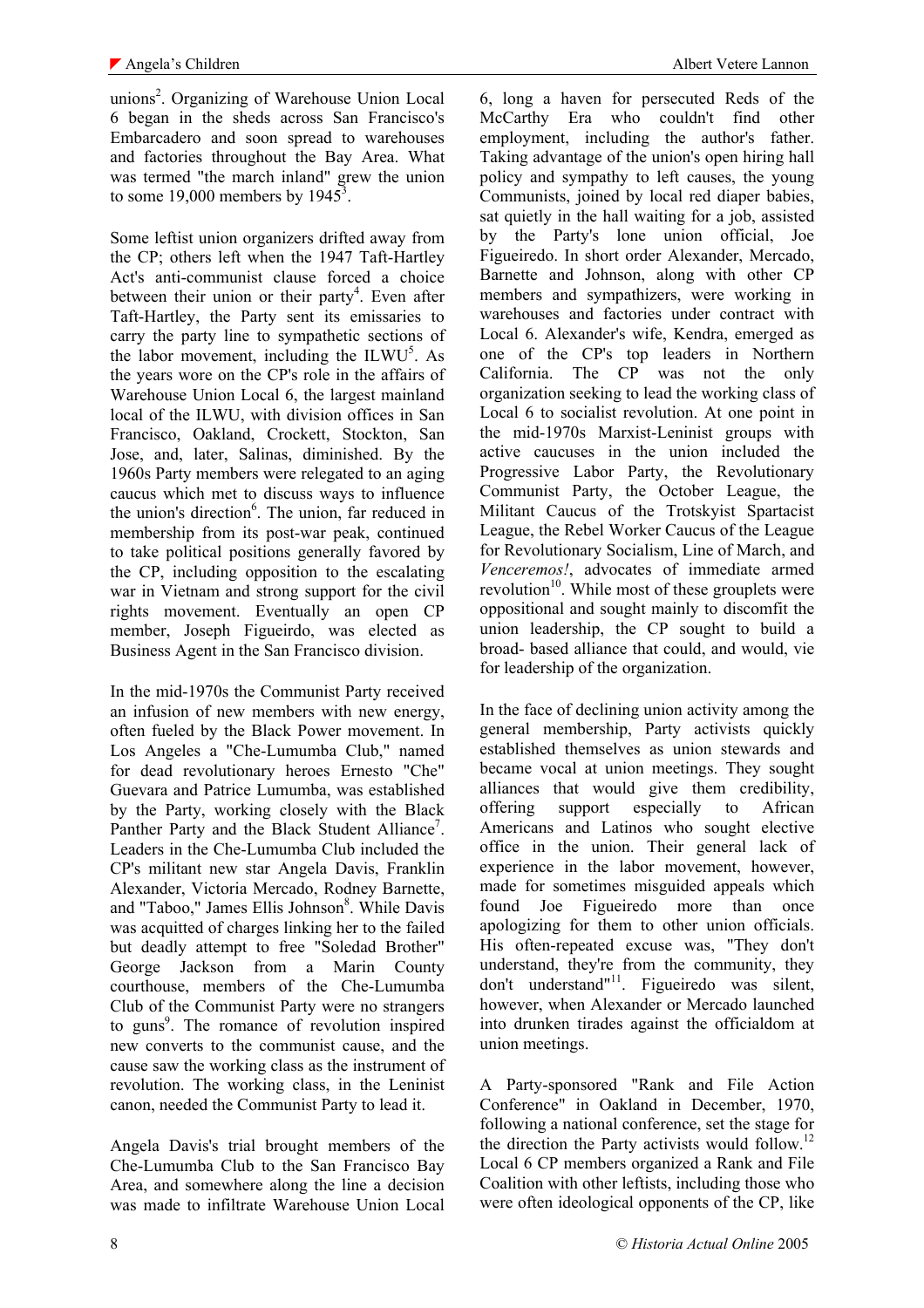the Democratic Socialists of America, who had also joined the ILWU to lead the working class. They convinced René McClain, son of Local 6 President and later ILWU International Secretary-Treasurer Curtis McClain, to chair the group. CP- allied candidates ran for and were elected to seats on the local's General Executive Board. They were active in the 1976 Northern California warehouse industry strike, a number of them arrested alongside the author sitting down in front of non-union trucks at Folger's Coffee in South San Francisco after storming the building to physically stop supervisors from operating the plant.

The union had long maintained a left-of-center tradition based on an alliance between progressive whites and African Americans, who, years before, had formed a Black Caucus in the local to make sure their issues were addressed. That tradition, which informed most of the local's full- time officials, came under increased pressure from growing numbers of Mexican Americans coming into the union, especially in the East Bay division. Black union members often saw Latinos as a threat to the positions they had worked so hard to attain, and tensions sometimes led to confrontational political situations. The local leadership, for instance, refused appeals to translate the local's constitution and master contract into Spanish. That made ambitious Spanish-speaking critics like Roberto Flotte a hero among the union's Latinos. $^{13}$  In the East Bay division of the union, Mexican-born leadership emerged and vied for union office. Joe Villegas was elected Dispatcher, a powerful union position since he was in charge of sending people to work. In the mid-1970s the executive officers and other officials in opposition to Villegas won passage of an amendment to the local constitution abolishing the office of Dispatcher, a back-door approach to reducing Villegas's power and, some believed, corruption. Business agents would rotate in the hiring halls, thus providing checks on impropriety and machine-building. Villegas was elected Business Agent, as expected, but was later recalled and convicted by a rank and file Trial Committee after ordering Local 6 members through another union's picket line.

In 1978 Roberto Flotte, an early ally of Villegas who later helped bring him down, ran for Business Agent appealing for support from Spanish- speaking members and was elected. The Communist Party's caucus did not support him as a group, but individual members  $did^{14}$ . Flotte's first term in office was marked by confrontations with employers which, in the eyes of the top leadership, were unnecessary. In one case a six month strike at the Pfizer Company was called by Flotte without a vote of the affected membership. When Local 6 President Keith Eickman insisted on a membership vote, Flotte and his supporters shouted him down at an East Bay membership meeting.<sup>15</sup> Flotte saw Eickman's objections as challenging his leadership and a misguided effort to stop the strike. Flotte engaged in sabotage during the strike and his militance brought the plant's rank and file leadership into the growing Coalition<sup>16</sup>.

There were also vague rumors of illegal outside activities and more specific allegations of selling night longshore jobs in the union's hiring hall.<sup>1</sup> Flotte, it was claimed, acted like a *patrón* in a Mexican government union, overseeing the members rather than serving them. Supporters later denied that the casual longshore jobs were sold, but acknowledged that they were handed out as "patronage"<sup>18</sup>.

When the 1980 elections came around, Flotte expanded his alliance to include Jim Ryder and José Corral, along with incumbent BA Joe Lindsay. Corral, also a former Villegas ally, was a friend and supporter of Flotte although his family came from Mexico's Durango state, often at odds with Mexicans from Jalisco, Flotte's home.<sup>19</sup> Ryder was a young independent leftist who had a PhD in anthropology, spoke fluent Spanish, and had gone to work as a janitor in an East Bay union shop hoping to find a base for solidarity work with displaced and repressed Chileans following the overthrow of the Allende government. He was welcomed by the union's leftists after local leadership opposed his election as Chief Steward where he worked<sup>20</sup>. Flotte and Ryder were elected, and José Corral lost. Open CP activist Joe Lindsay was also elected as part of the CP-backed slate.<sup>21</sup> The Rank and File Coalition was coming into its own, and Flotte's powerful base sometimes reset the CP's agenda; Flotte avoided the point position and never chaired Coalition meetings, but was the acknowledged power $^{22}$ .

Corral and his Durango allies accused Flotte of favoring Ryder over his countryman, complaining widely that Flotte needed someone to do his job for him and "the professor," as the energetic Ryder was sometimes called behind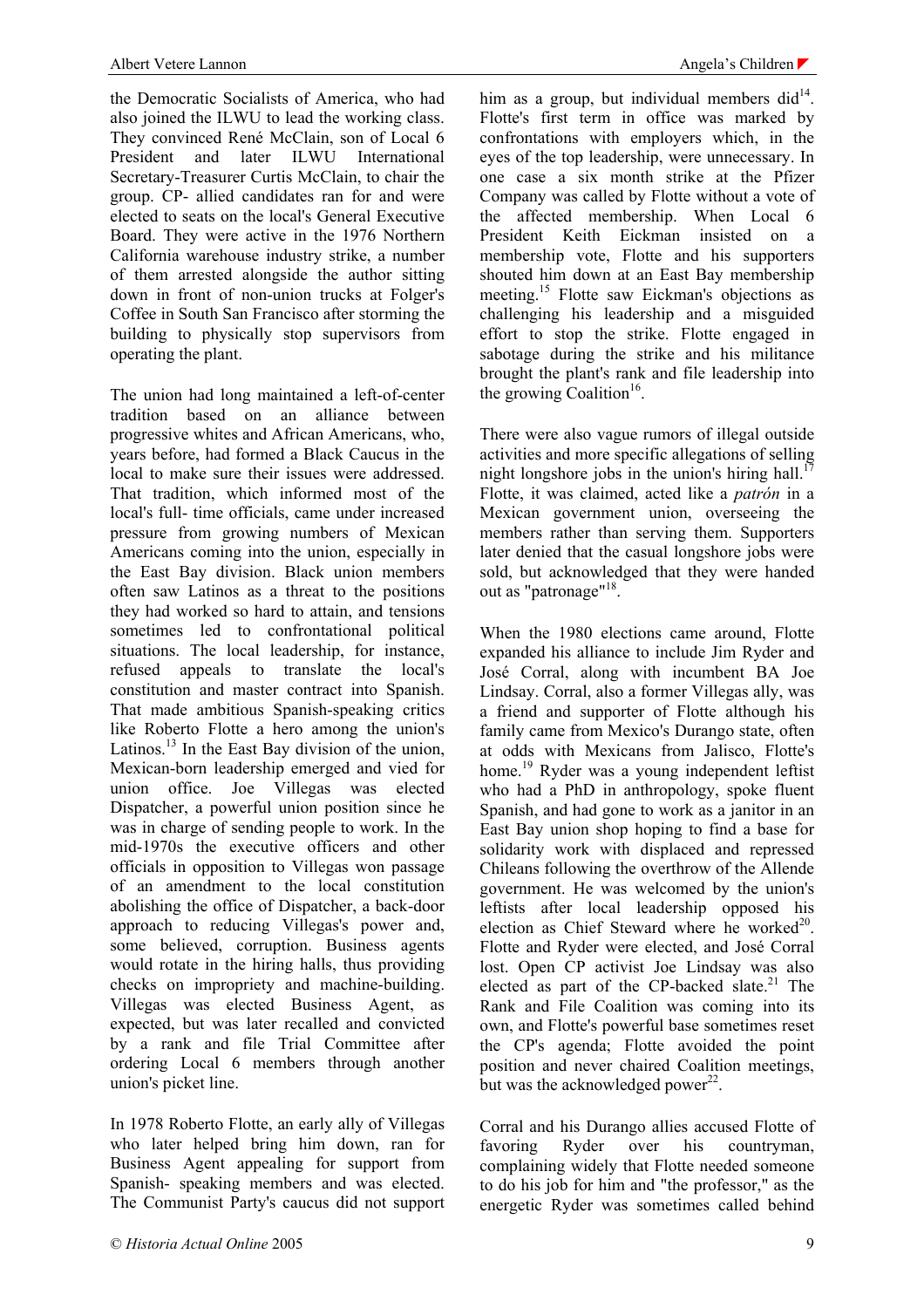his back, was willing and able<sup>23</sup>. Flotte had traveled to Cuba with Ryder and admired the revolution, making him a solid progressive in Ryder's eyes, someone who understood the need to unite a multiracial, multiethnic membership. According to supporters, Flotte was also willing to challenge gambling and other illegal activities in the union hiring hall allegedly run by Corral and his Durango crowd, although the union's president had no knowledge of this. Static from the Durango members caused Flotte to seek help from Al Freitas, a union tough initially allied with former president Curtis McClain, who would serve as Flotte's bodyguard<sup>24</sup>. Flotte's tires were slashed, Corral was beaten in the East Bay union hall, Al Freitas was threatened, and Ryder and Lindsay's tires were slashed; threats of escalating violence hung in the air. The May 27 General Executive Board meeting was to be presented with formal charges of hiring hall favoritism and illegal procedures brought by the Corral group against Flotte which could have, potentially, removed him from union office<sup>25</sup>. That General Executive Board meeting was interrupted by gunfire and Philip Freitas, present merely to back his brothers, was dead. The charges against Flotte were never presented. Lino Corral, José's brother, was arrested and eventually acquitted on the basis of self-defense. Ryder and Lindsay say they had no knowledge of Flotte's recruitment of the Freitas brothers and would have argued with him if they had known.26 While Flotte was in control of the Rank and File Coalition, he would often take action on his own, without consulting his black and white allies.

Local 6 President Keith Eickman drafted a two page, legal size letter to the membership explaining that the killing grew out of ill feelings following the union elections and was a dispute between pro- and anti-Flotte groups. All the full-time officers signed the letter $2^7$ . The CP's two business agents, Joe Figueiredo in the West Bay and Joe Lindsay in the East Bay, disassociated themselves from it the next day, along with Jim Ryder. It was not the first time CP-affiliated officials had changed their position overnight in response to Party dictates $28$ .

With the Corral group subdued after the killing. Flotte consolidated his power in the union, assuming leadership of the Rank and File Coalition and relegating the Communist founders to a subordinate role. With the support of Business Agents Ryder and Lindsay the East Bay, which had grown to be the largest division

of the 8000-member local, became a center challenging the San Francisco-based leadership. Often positions adopted at the union's General Executive Board were opposed and rejected at Oakland membership meetings, but usually stood because of support from the other divisions. Oakland union meetings were long and contentious, placing increasing pressure on the executive officers from San Francisco<sup>29</sup>.

Local 6 President Keith Eickman decided to retire at the end of his term in 1982, and the author was the top leadership's choice to succeed him. While some believed that Roberto Flotte would challenge that choice with the support of the Communist Party, Flotte instead urged Ryder or Lindsay to run. He would rather return to having an elected Dispatcher to run the hiring hall and be the power broker behind the executive officers $30$ .

On April 1, 1982, just before the Local 6 annual convention, Roberto Flotte was shot in the head outside the Oakland union hall by two assailants, described as Latinos by union steward Joe Ecker, who was wounded. Flotte died on April 13. The local offered a \$10,000 reward and issued a statement decrying the violence as "attacks on the entire union," and calling on the membership to "close ranks in order to make it clear to these people that they will not permit their union to be destroyed or weakened by violence." $31$  This time all of the full-time officers supported the statement. Ryder, despite moving around to stay elusive and safe, received phone calls warning that he was next<sup>32</sup>.

The murder of Roberto Flotte has never been solved. Some members of the Party's Rank and File Coalition openly pointed fingers at one or another incumbent officer or at the Corral group. One Coalition member fueled leftist paranoia by claiming that he or she overheard union leaders in San Francisco laughing over the killing, predicting the end of the Coalition with its leadership, Flotte, gone<sup>33</sup>. The CP lionized Flotte in a full page May Day tribute in its newspaper. The tribute was signed by virtually all of the Rank and File Coalition's active members, with over  $100$  names<sup>34</sup>.

Business Agent Joe Lindsay carried the banner for the opposition in the union's November, 1982, election, carrying the East Bay but losing in the overall vote. In the previous election Franklin Alexander ran for West Bay Business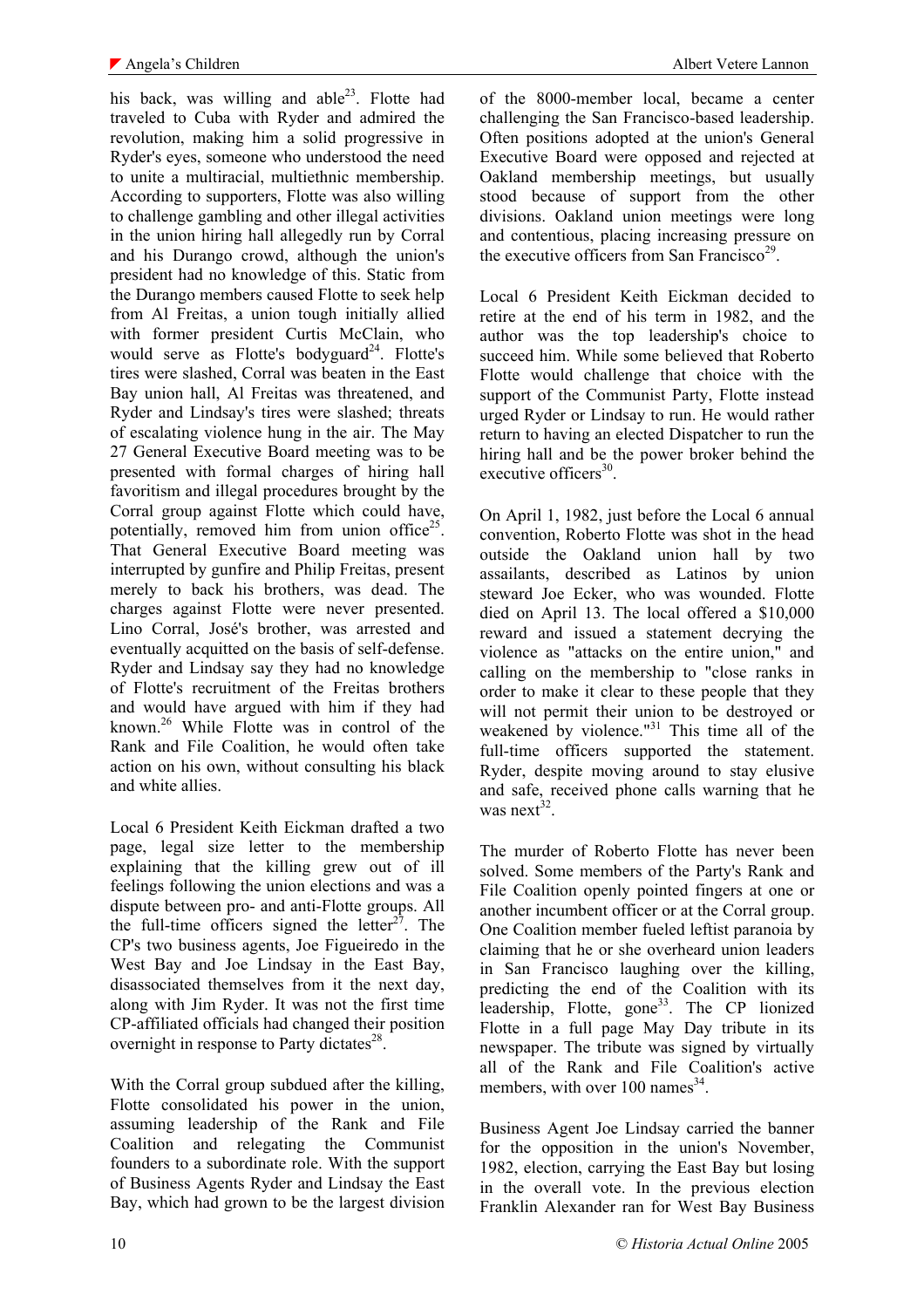Agent and lost. Joe Lindsay was later returned to office in the East Bay, and Ryder had no trouble being reelected. The left in the union had at least one point of unity, opposition to the author's presidency; when Joe Figuereido died soon after retiring, the Rank and File Coalition had long and sharp debates about whether the president of the union, the author, should be asked to speak at his union-sponsored memorial $^{35}$ .

The union was again stunned by violence when 31-year-old CP and Local 6 activist Victoria Mercado, an expected Coalition candidate for business agent in the November elections, was shot and killed on May 23, 1982, by a deranged Vietnam veteran, Eugene Delgado, during car purchase negotiations. Her roommate, Patricia Manning, was seriously wounded. While there was no apparent link to union activity or violence, the Communist Party's newspaper spoke of her death as being under "mysterious circumstances"36. Mercado had been hopeful of being elected West Bay Division business agent in the next election, and had suggested an alliance with the author in support of that bid.<sup>37</sup> Angela Davis and Franklin and KendraAlexander spoke at Mercado's memorial, along with Local 6 President Keith Eickman.<sup>38</sup> A month later the CP said in print what its supporters had been saying in the union, suggesting "organized hits" and "a conspiracy... to destroy a progressive trend in Local 6 by killing off the leaders of the union representing that trend." An independent and professional investigation was called for. $39$  Indeed, the left raised \$5,000 for such an investigation by a private investigator with no conclusive results. For nine months trusted comrades with hidden guns sat in the union hiring hall to protect Lindsay and Ryder $40$ .

After defeating the author in a 1988 contest for an International Executive Board seat, Ryder had the full backing of the CP's Coalition, which counted as supporters nearly half of the union's business agents, as a challenger in the 1988 presidential election. Ryder was elected without opposition, however, when the author chose to not seek reelection after three terms in order to try and stabilize his personal life.

Joe Lindsay resigned during his term of office to go to work for the California Nurses Association. After winning his second term as president, Ryder resigned to follow him. Franklin Alexander, despondent over the death of his wife, CP California District Executive

Secretary Kendra Alexander, in a house fire, committed suicide. James Ellis Johnson, "Taboo," went on a CP-sponsored trip to the German Democratic Republic and decided communists were as racist as capitalists; he left the Party and the union and joined the US Army. Rodney Barnette left Local 6 to work on the staff of a Service Employees International Union local. Angela Davis continued to teach at Bay Area universities.

With the deaths and defections, aggravated by plant closures and no new replacement jobs, the Communist-led caucus in ILWU Local 6 faded, and other supporters soon left for other, often less proletarian, pastures. Some took teaching jobs or went to work for other unions; one comrade went to Harvard and became a lawyer. Their legacy, however, remained. Roberto Flotte was a martyr whose name was kept alive among the Mexico-born members of the union.

In 1995 Roberto Flotte, Jr., son of the slain union leader, was elected Business Agent in the East Bay, and in 1998 became President, bringing with him a hand-picked Secretary-Treasurer, Hector Valdivia, and marking the end of the black-white coalition that had led the union for so many years. Flotte appointed his brother Alfredo an organizer, and the union had some initial organizing successes among Latino workers. Those victories turned bitter when the newly organized shops moved away or closed. The Flottes seemed only interested in organizing or representing Mexican workers.<sup>41</sup> The African American office manager was summarily fired, along with the white bookkeeper, both women. The bookkeeper was reinstated much later with back pay by an arbitrator, and the office manager reached a financial settlement with the officers.42 The local continued to shrink, and to spend money lavishly, falling behind in their per capita dues payments to the International by some \$300,000 and failing to honor the quarterly audits required by the union's constitution. There were allegations of a \$40,000 slush fund created from the dues paid by temporary workers. Friends and relatives were put on the union payroll. $43$  The West Bay division had only one full-time Business Agent, Fred Pecker, a Flotte adversary. Despite the strength of what was being termed "the Flotte machine," Pecker was elected to the ILWU's International Executive Board in 2000, defeating Roberto Flotte, Jr. $44$  Flotte, angered by his loss and the loss of an appeal of the election results, decided to consolidate his hold on the union by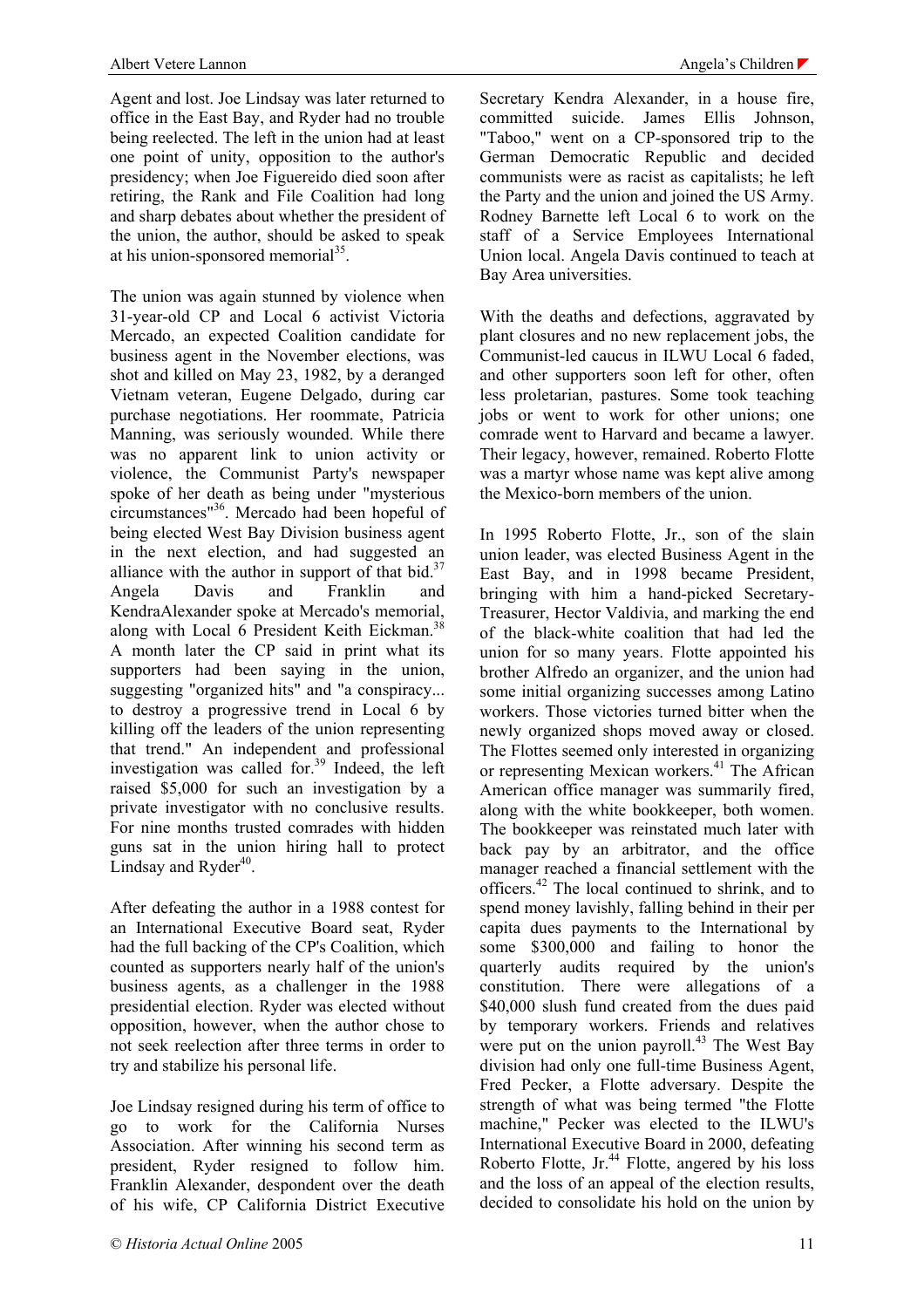charging Fred Pecker, Office and Technical Division Business Agent Jill Duke, and South Bay Business Agent Rhina Ratliffe, the local's sole remaining African American official, with "malfeasance," suspending them from office. At a regularly scheduled union meeting in San Francisco, Valdivia and East Bay Business Agent John Lopes arrived with police to cancel the meeting. A court order was obtained barring Pecker from the union hall<sup>45</sup>.

The Flotte leadership canceled virtually all meetings over the next year and concerned members responded with unofficial meetings and even a mock election. Motions at the few meetings actually held to reinstate the suspended officials and even recall petitions obligating the local to hold new elections were ignored. Members pleaded with International President James Spinosa, elected in July, 2000 with the Flotte machine's strong support, to intervene. Spinosa set up a Trial Committee which met for months; in March, 2001, Local 6 members picketed the ILWU headquarters to protest the continuing impasse and, they believed, the ILWU president's less-than-covert support for Flotte<sup>46</sup>. Roberto Flotte himself disappeared from public view and in December, 2000, Valdivia announced that the local president had suffered a stroke, rumored to be cocaine-related, which incapacitated him. The Trial Committee made its report to the International Executive Board and the IEB, in June, 2001, ordered two of the three business agents reinstated. Local 6 Secretary-Treasurer Hector Valdivia refused, the International obtained a court order, and Valdivia again refused and was hit with a contempt of court citation. Finally, in September, the IEB voted to reinstate the three officials, with back pay, and to suspend Flotte, Valdivia, and Lopes from holding union office for one year. Elections were held under the direction of the International union and on November 29, 2001, Fred Pecker and his allies won a clean sweep with some 70 percent of the vote, with Pecker elected Secretary- Treasurer, running against Alfredo Flotte, and North Bay Business Agent Ricardo Sierras, a Mexican American, elected President<sup>47</sup>.

Despite the clear and clean victory, International President James Spinosa took time out from 2002 coast-wide longshore negotiations to send union lawyers to court in an effort to overturn the Local 6 election. Spinosa's gambit was to try and disqualify both Fred Pecker and Roberto Flotte, who was physically unable to do the job

in any event, leaving Hector Valdivia and Alfredo Flotte to hold onto the beleaguered union. The judge dismissed their complaint, as did the local office of the U.S. Department of  $Labor<sup>48</sup>$ .

A once-important and powerful local union is now severely divided, weakened by the ineptitude and financial misdealing of their recent leadership, and at odds with their International. A union which had once been led by the Communist left, a union which pioneered women's and minority rights on the job, which survived years of government attacks on its leadership, which remained a haven for those whose politics had gotten them on one or another blacklist –that union faces an uncertain future. While the Local 6 membership ultimately took back control of their organization, the local was left deeply in debt with a shrinking membership of around 3,000 as employers moved away or closed down, agents or victims of globalization and all-too-happy to get away from the internal battles of the union.

It is sadly ironic that ILWU Local 6, one of the Communist Party's most successful creations in the organizing of the CIO, fell victim to a later generation of Communists whose revolutionary zeal combined with unprincipled opportunism in their bid to take over the local. In their mad dash to lead the working class, they sowed seeds that almost destroyed the one instrument that those workers have to defend themselves against employer arrogance and greed.

The legacy of Angela's children points out the fatal flaw of communist ideology, of Marxism-Leninism. Appointing themselves leaders/saviors of the working class, communist cadre are not accountable to anything except their party, and any and all means are justified in their bid to advance The Revolution. When that ruthless lack of accountability is combined with state power the logical results are what happened in the Soviet Union, and, on a smaller but no less telling scale, in ILWU Local 6.

## **NOTAS**

1 Lannon, Albert Vetere, *Fight or Be Slaves, the History of the Oakland-East Bay Labor Movement*. Lanham, MD, University Press of America, 2000, 181-82. The author was then a Business Agent for ILWU Local 6 and was inside the building at the time of the killing. See also Schermerhorn, James